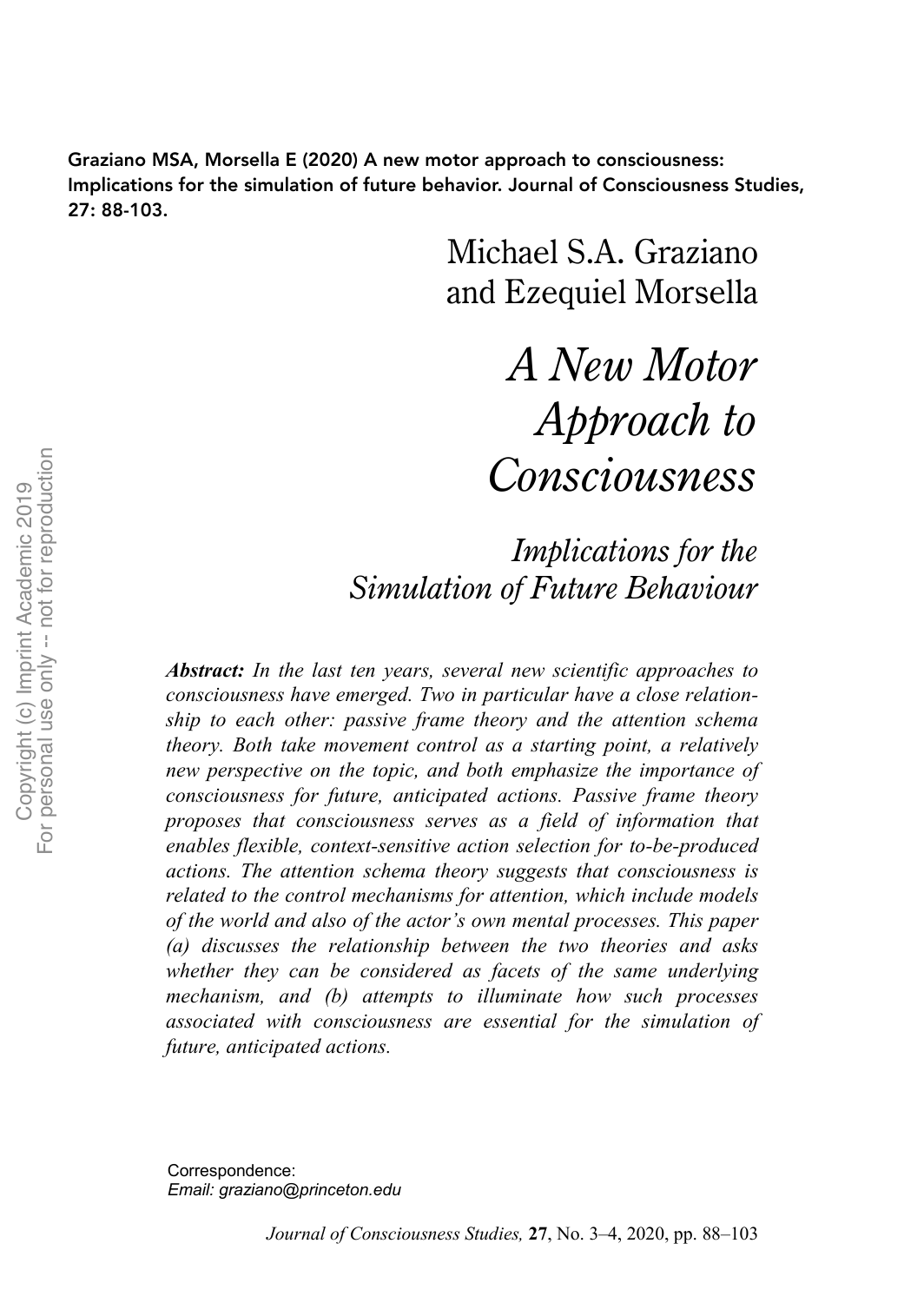#### **1. Introduction**

Some of the processes in the brain have consciousness<sup>1</sup> attached to them, whereas others do not (Goodale and Milner, 2004; Gray, 2004; Koch *et al.*, 2016). Exactly what makes that difference remains debated (Kinsbourne, 1996). Many cognitive and neuroscientific approaches to consciousness have been proposed, such as the global workspace theory (Baars, 1988; Dehaene, 2014; Newman and Baars, 1993), integrated information theory (Oizumi, Albantakis and Tononi, 2014; Tononi, 2008), and higher-order thought theory (Lau and Rosenthal, 2011; Rosenthal, 2005). In these and other approaches, investigators often focus on perceptual processing with an emphasis on vision. The implication is that if we can understand how one becomes conscious of a visual stimulus, then the solution can be generalized to any internal process, and the essentials of consciousness will be understood.

Here we discuss a different possible approach, focusing on action rather than on perception. We suggest that the brain's control of complex, adaptive action comes with a set of computational requirements that may provide explanations missing from the sensory-only approach. This paper focuses on two recently proposed action-based theories,<sup>2</sup> passive frame theory (Morsella *et al.*, 2016; see Dou, Walker and Morsella, this issue) and the attention schema theory (Graziano, 2013). The purpose of the paper is to explore how two seemingly different theories may complement each other in constructive ways. Our hope is to provide an example of inter-theory diplomacy — how theory building can proceed by cross-fertilization between developed frameworks. We first summarize each theory and then discuss the possible relationship between them. Second, we

 <sup>1</sup> Nagel (1974) claimed that an organism possesses consciousness if there is *something it is like* to be that organism — something it is like, for example, to be human and experience pain, breathlessness, or yellow after-images. Block (1995) similarly claimed, 'the phenomenally conscious aspect of a state is what it is like to be in that state' (p. 227).

<sup>2</sup> The two theories presented in this paper are two of a handful of action-based theories of consciousness, including the sensorimotor account by O'Regan and Noë (2001) and theories in which the nature of percepts is based primarily on motor processing, as in 'peripheralist', 'motor', 'efferent', and 'reafferent' theories of thought (e.g. Festinger *et al.*, 1967; Hebb, 1968; Held and Rekosh, 1963; McGuigan, 1966; Münsterberg, 1891; Washburn, 1928; Watson, 1924). See Scheerer (1984) for a review of the shortcomings of such approaches.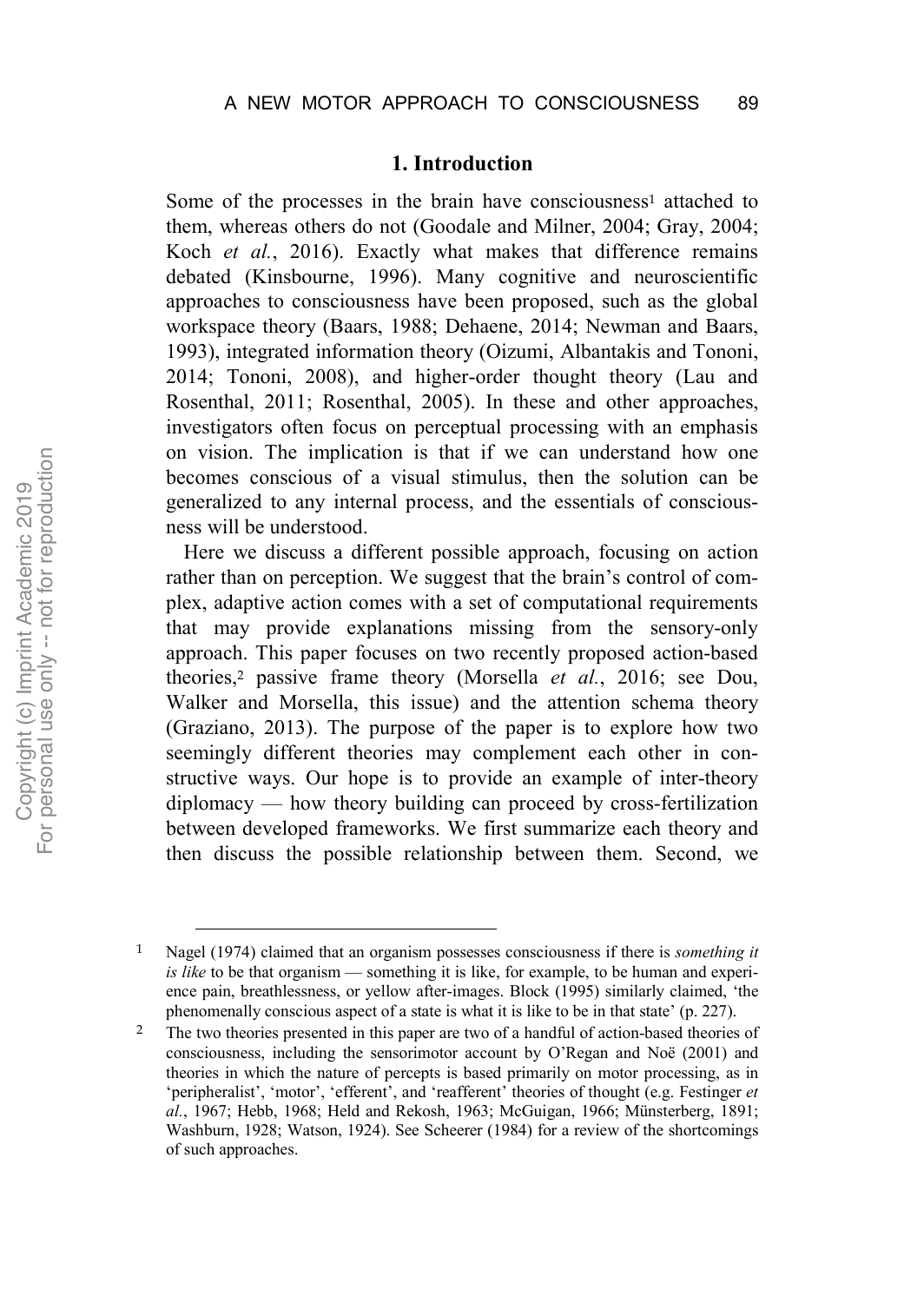attempt to illuminate how processes associated with consciousness are essential for the simulation of future, anticipated actions.

# **2. Passive Frame Theory (PFT)**

The main message of PFT is that consciousness contributes to complex, adaptive action. When people select an action, that selection can be influenced by many different sources of information. According to PFT, integrating those sources of information for the purposes of controlling behaviour at each moment in time requires consciousness.

Imagine you are underwater and have the urge to inhale but, because of the specific circumstances, you suppress the urge. Or imagine you are carrying a hot dish of food and have an urge to drop the dish, yet refrain from doing so. In these examples, the action that is selected depends on context. We call this 'integrated' behaviour because it is selected on the basis of integrating contextual information. In PFT, without consciousness, sophisticated behaviour can still arise but will not be integrated. For example, in neurological conditions in which actions are decoupled from consciousness and arise involuntarily, complex actions such as manipulating tools or removing clothing can arise, but the actions are not influenced by the kinds of information that should normally influence them. In that sense, these actions are 'unintegrated', appearing insensitive to context. Thus, motor control and sophisticated perceptual processing can occur unconsciously, but flexibly using perceptual representations to shape action selection cannot occur without consciousness.

In this approach, consciousness contains a field of information content. The behavioural response to any one item of content in that field can be 'framed' by the other contents composing the field at that time. This integrative process is called 'collective influence' (Morsella, 2005; Morsella *et al.*, 2016) and is essential for adaptive, to-beproduced behaviours. The conscious field thus permits the collective influence of all *conscious contents*<sup>3</sup> activated at a given time. When consciousness fails, overt action is not 'integrated' in this way. In anarchic hand syndrome, for example, the hand might grab an object that belongs to someone else or might, out of the blue, unbutton a

 <sup>3</sup> A 'conscious content' is any mental representation of which one is aware (Merker, 2007). For example, it might be a colour, an urge, or a spontaneous memory. The 'conscious field' is all that one is aware of at one moment in time, which is the combination of all activated conscious contents (Freeman, 2004; Köhler, 1947; Searle, 2000).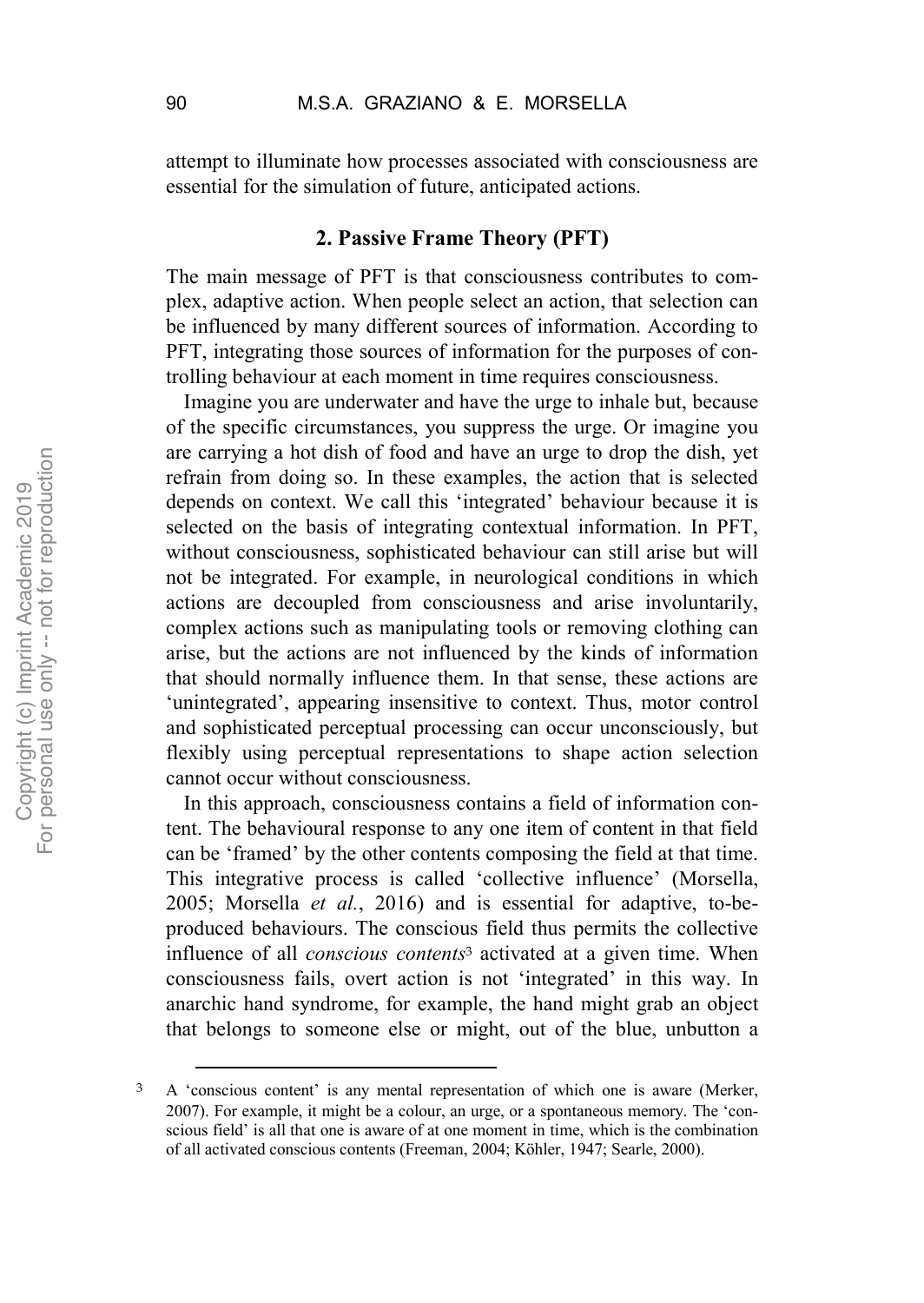button on the sleeve. These actions are not unsophisticated behaviours (consider that neither a robot nor a 3-year-old can, for instance, unbutton clothing). Rather, these actions are 'unintegrated' actions.

According to PFT, the conscious field includes potential 'action options' (see Dou, Walker and Morsella, this issue). These options include percepts, urges, memories, and mental imagery. For example, one may act out or suppress a consciously experienced action-related urge, or one may act toward a stimulus that is nearby on the left versus an object that is further away on the right. These spatial aspects of action selection require the creation of a first-person perspective (Merker, 2013), which is a basic part of conscious experience, both while awake and even in the dream world. Thus, from the requirements of action selection, a primitive form of self must emerge. It is important to clarify that this form of self is not that which the sense of self is commonly understood to be. Instead, it is the first-person perspective that is immanent in perceptual experience.

If PFT is correct, then the role of consciousness is more circumscribed than previously thought. Consciousness serves the somatic nervous system, which controls skeletal muscle output. Even within the domain of skeletal movements, consciousness is limited: the mechanisms that generate the contents of consciousness, and the mechanisms that 'sample' the conscious field and generate actions, are themselves unconscious. One conscious content does not, in a sense, 'know' of the nature of other conscious contents nor of the nature of ongoing behaviour. This peculiar 'insulated' property of conscious contents is proposed to be evolutionarily adaptive (see Morsella *et al.*, 2016, for further discussion).

In PFT, consciousness is much more passive and less purposeful than in other accounts. Consciousness has no reasoning, no memory, or symbol manipulation of its own. Consciousness does the same thing (that is, to permit collective influence) over and over, for various kinds of processes, making it seem that it is more flexible than it is and that it can do more things than it does. Although consciousness is passive, what it provides to action systems is essential for adaptive behaviour, just as a window is passive but essential for the driver of a car.

Consistent with 'global workspace' approaches (Baars, 1988; 2002; Dehaene, 2014), PFT proposes that these states integrate nervous processes that are otherwise independent. However, unlike the workspace models (e.g. Baars, 1988; Dehaene, 2014), which propose that conscious representations are broadcast to modules engaged in both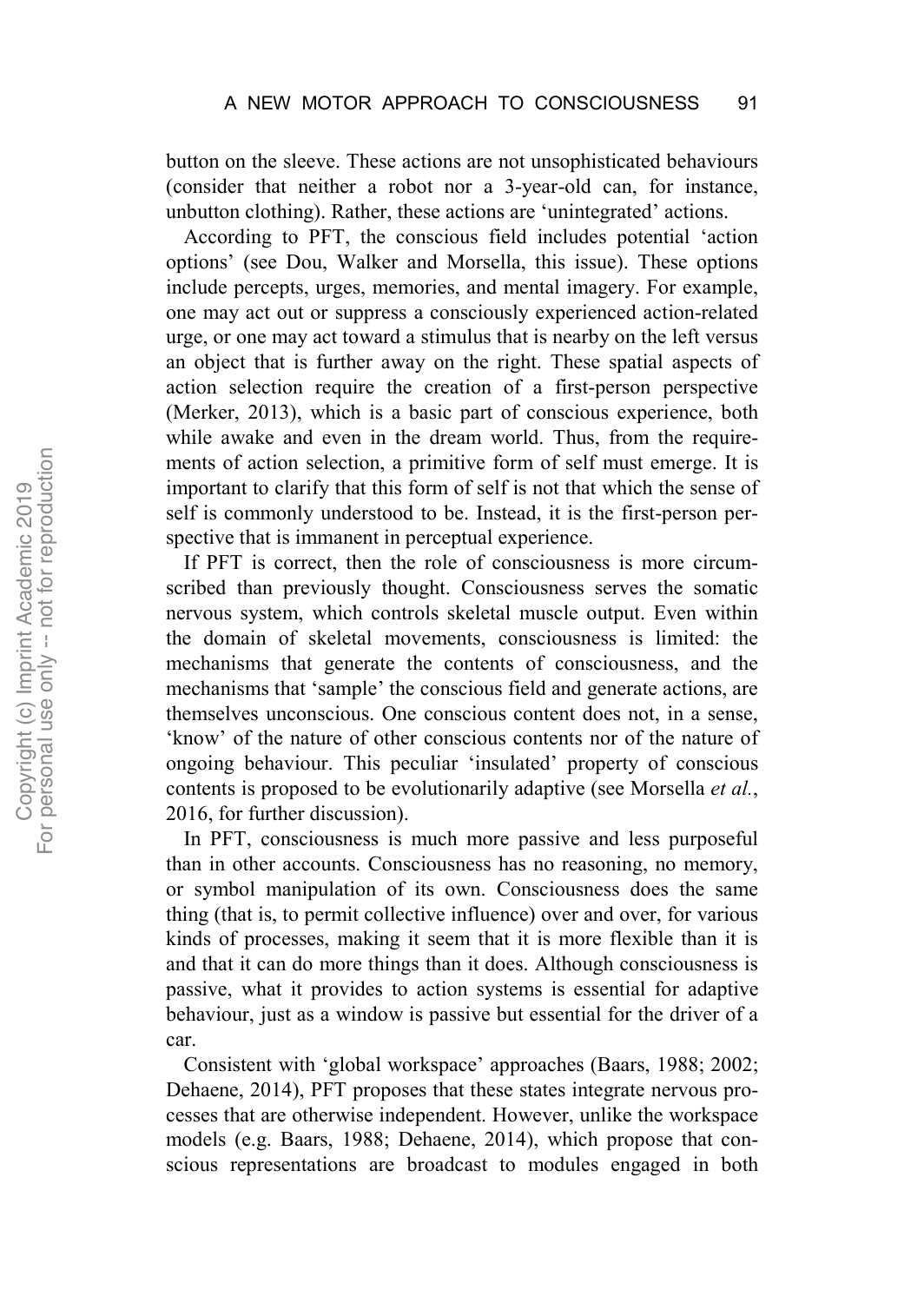stimulus interpretation and content generation, in PFT (as in Merker, 2007) the contents of the conscious field are directed only at the unconscious processes of the skeletomotor output system. In addition, in workspace approaches, consciousness serves more than a handful of functions (e.g. Baars, 1988; Dehaene, 2014), including adaptation and learning, decision making, analogy forming, editing and debugging, metacognitive self-monitoring, and autoprogramming (Baars, 1988). In PFT, the conscious field serves only one basic, passive role.

### **3. The Attention Schema Theory (AST)**

The AST grew out of a consideration of movement control and the role of the body schema, the brain's internal model of the physical body. A machine computes a model of a part of itself in order to better control that part of itself (Camacho and Bordons Alba, 2004). That reliance on an internal model is a basic principle of dynamical systems control. The models do not need to be exact or detailed. For example, the body schema is not a microscopically exact description of the body. It does not model bone structure or muscle fibre composition. The body schema is more like a cartoon sketch, an approximation. And yet it is necessary for good control of the body. It allows the control system to monitor the basic structure of the body, how it is moving each moment, and how it is likely to move in the next few moments (Graziano and Botvinick, 2002; Scheidt *et al.*, 2005; Wolpert, Ghahramani and Jordan, 1995). When the body schema fails, movement control is possible but is much less effective and suffers inaccuracies and instabilities.

In the AST, the brain controls more than just the movement of the body. It also controls a different kind of movement — the virtual movement of attention (Graziano, 2013; Webb and Graziano, 2015; Webb, Kean and Graziano, 2016). By attention, we refer to the selective enhancement of some signals over others and the deep processing of those enhanced signals (Beck and Kastner, 2009; Desimone and Duncan, 1995). Selective attention is constantly moving from one set of items to another, for example, from the words at your central gaze, to a sound in your back yard, to a memory you have just recalled, to an emotion or a thought. That movement of attention is not random it is strategic and controlled. According to the principles of control theory, in order to control attention efficiently and accurately, the brain must construct an internal model of it — an attention schema a constantly updated, approximate representation of what attention is,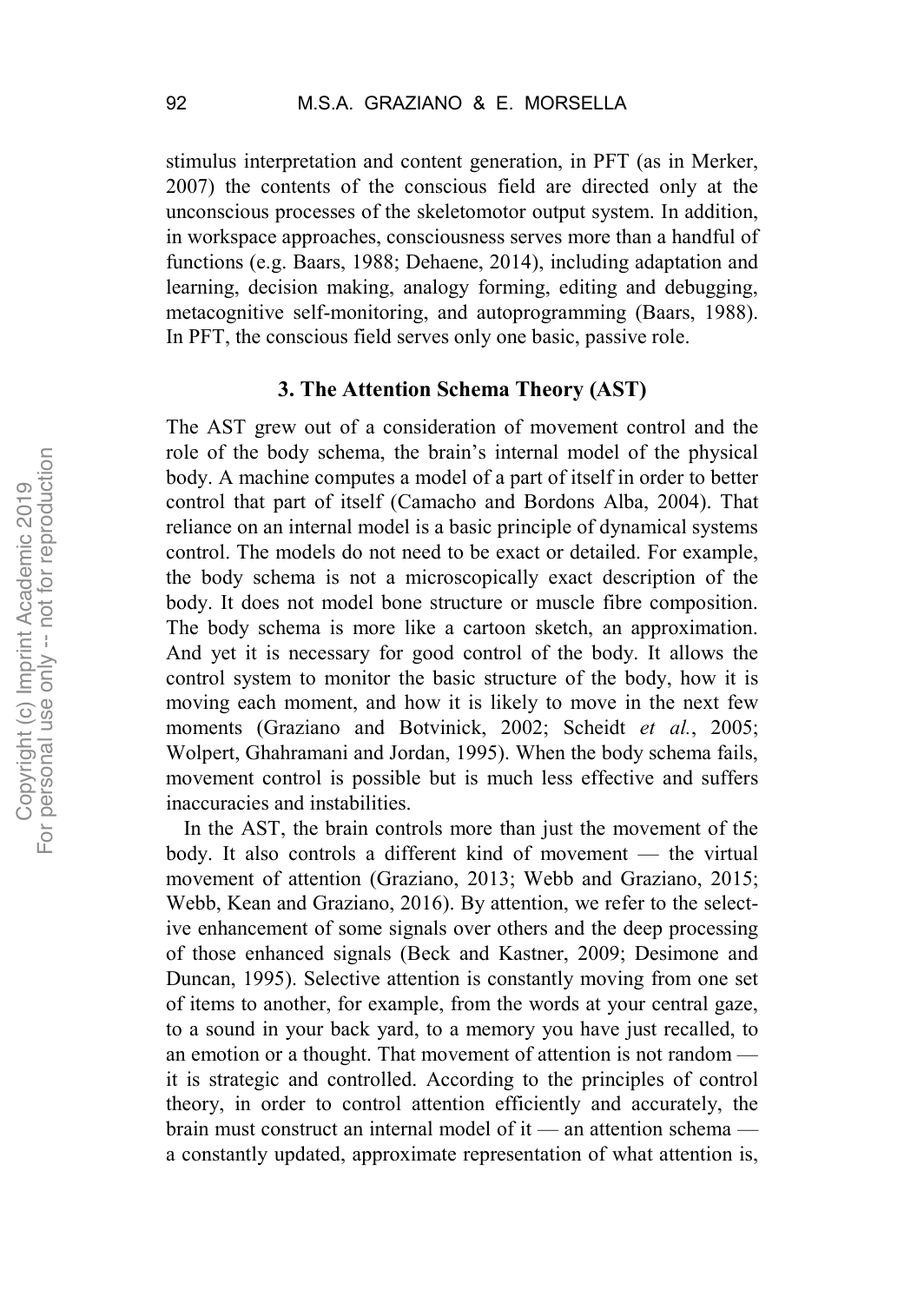what it does, what its consequences are, and what state attention is in at each moment.

Imagine a person is looking at an apple. In this theory, the brain constructs three key representations. First, it constructs a representation of the apple, perhaps mainly in the visual cortex. The representation of the apple allows the brain to arrive at the conclusion: 'There is an apple. It's red, round, and located over there.' Second, the brain constructs a complex, rich representation of the self, information about one's own body, location, and personal history. The self model allows the brain to conclude: 'There is a me. I am a person. I'm standing right here. I walked here.' And yet, with only these two representations, the brain still lacks sufficient information to conclude or report anything about consciousness of the apple.

Third, crucially, the brain constructs a representation of the rich, complex process of attention. Accessing the information in that model of attention, the brain can conclude: 'I am conscious of the apple. By that I mean not only is there an apple, and not only is there a me, but I have a mental possession of the apple. It takes up some of my mental resources. I am able to respond to the apple in several ways and can even remember it so that I can choose to respond later.' According to the AST, people assert that they have consciousness because the brain has access to the information in an attention schema. Without an attention schema, the brain would have no concept of consciousness. It would have no basis on which to answer questions about it. The very construct of consciousness — of a mind that has a personal grasp of something and can thereby choose to react to it  $-$  is a simplified model of attention. Unlike higher-order thought theory, the AST focuses on how consciousness can emerge, in the context of perception-and-action, from the internal modelling of, specifically, attention.

According to the AST, people think of consciousness as a nonphysical or metaphysical mystery because, just as the body schema is only a caricature of what it represents, the attention schema, too, provides only a caricature of what it represents. It describes attention in a blurred manner, as a metaphysical force without the mechanistic details of how attention is implemented at the level of neurons and synapses.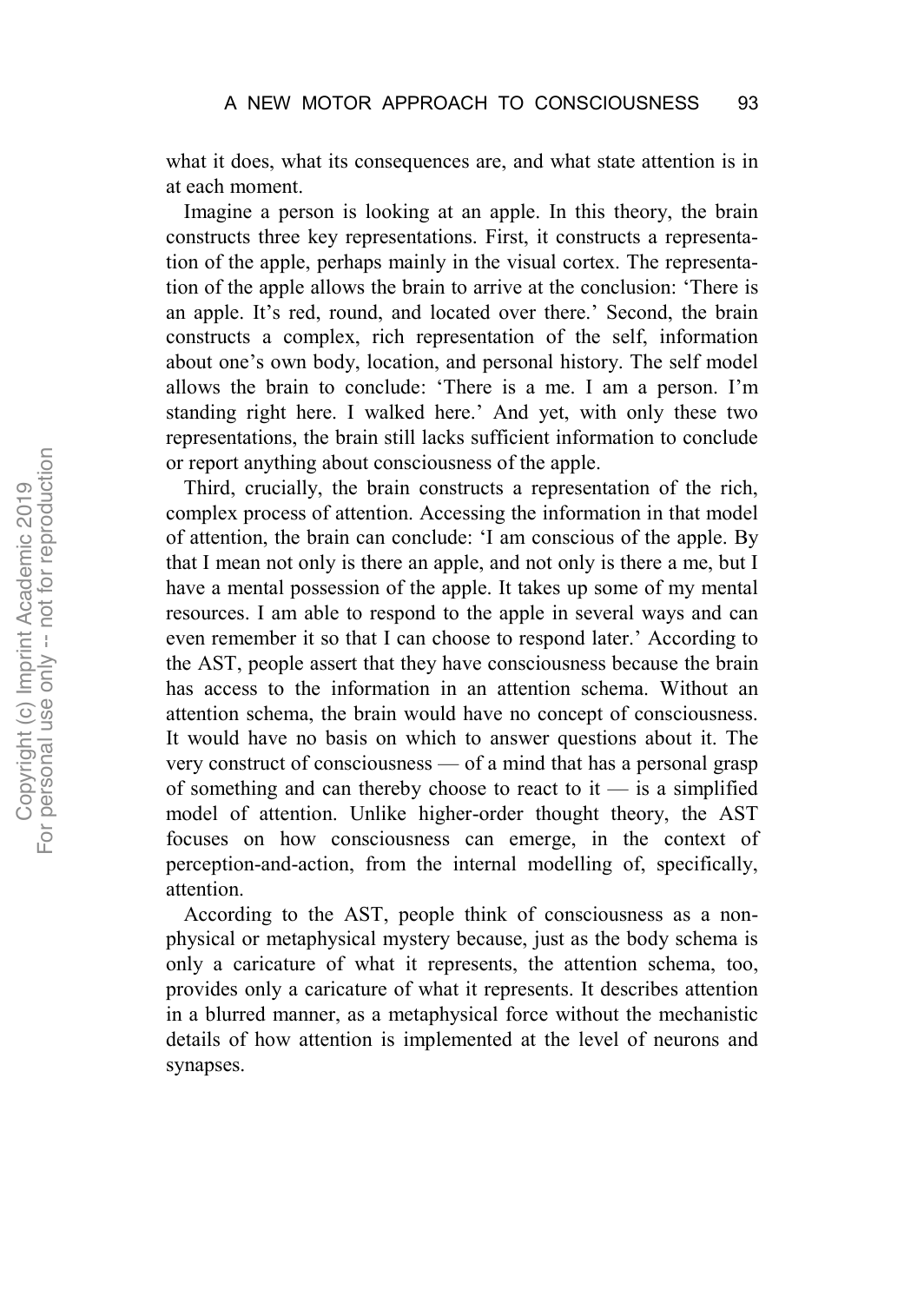#### **4. PFT and the AST, Side by Side**

Figure 1 illustrates the possible relationship between PFT and the AST. The AST deals in how items are selected to enter a field of attended items and why we attach the property of consciousness to that field. PFT deals in how actions are selected, based on the influence of items in that conscious field.



*Figure 1*. Passive frame theory and the attention schema theory working together. In the attention schema theory, attention is controlled by a dynamical system controller. One part of that controller is an attention schema. The information contained in the attention schema forms the basis from which we claim to have a conscious experience of the attended items. Items selected by attention are shown in the figure as part of a 'conscious field'. In PFT, the purpose of that conscious field is to flexibly influence action selection.

It has long been recognized that attention has a close relationship to movement control. After all, the more attention a stimulus receives, the more likely it is to influence action. Suppose an apple sits in front of you. The more attentional enhancement your brain applies to that visual signal, the more likely you are to select an action toward it. Conversely, you are very unlikely to react to the apple if you are directing no attention to it. Thus, although attention has classically been considered a sensory phenomenon and has been studied mainly in the visual domain, it is inextricably linked to action control (Allport, 1989; Moore, Armstrong and Fallah, 2003; Neumann, 1987; Noudoost *et al.*, 2010; Rizzolatti, 1983; Rizzolatti *et al.*, 1987). Not only does attention to an item make you more likely to look at it and reach toward it, but looking at it and reaching toward it enhances your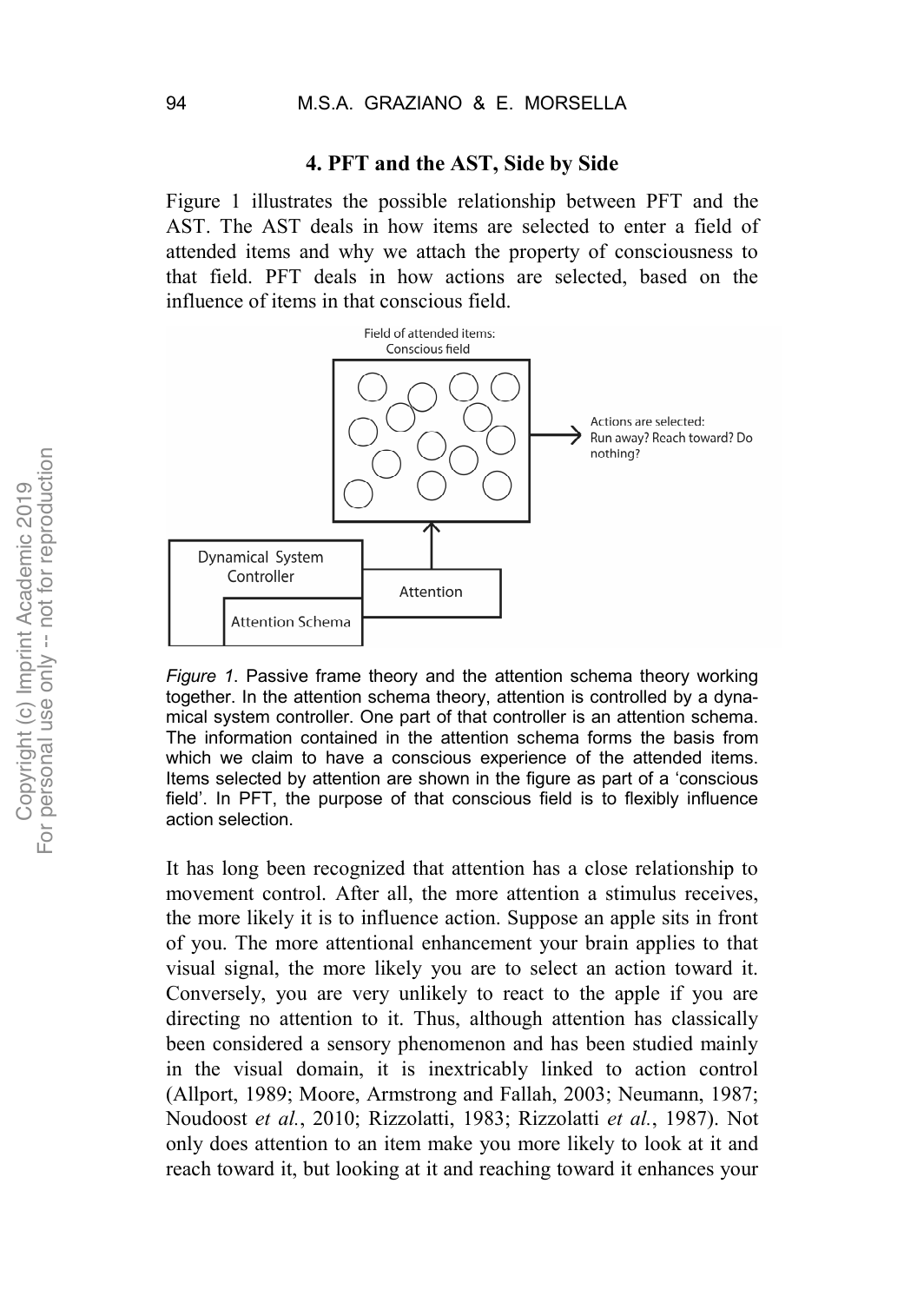attention to it: one of the primary top-down signals that tips the perceptual competition toward one or another stimulus is the feedback signal coming from movement planning regions of the brain, especially those for the planning of eye movements (Moore, Armstrong and Fallah, 2003; Noudoost *et al*., 2010).

The close link between attention and action selection should not be surprising. An animal can choose only one direction to walk at a time, chew only one mouthful at a time, direct the eyes and head toward one object at a time, and grasp and manipulate only a few items at a time (Neumann, 1987). The system therefore evolved to focus its sensory resources on one part of the world at a time. This close working relationship between attentional selection and action selection suggests that there may be an equally close relationship between PFT and the AST.

In PFT, the conscious field is composed of a medley of action options and items that can influence action selection. Moreover, the content in this conscious field is represented from a first-person perspective, since that is the format required for action control. But why is subjectivity a part of this multi-determined action-selection process? Why can't a machine select actions without also claiming to possess consciousness?

At each moment, a person is confronted by many different aspects of the world and many different movement options. A mechanism selects only a subset of that content to enter the field illustrated in Figure 1. According to PFT, only those selected, enhanced items can collectively influence action selection, for adaptive, future behaviour. In the AST, the attentional mechanism selecting that subset employs standard principles of control, including an attention schema. It is the information in the attention schema that forms the basis on which we claim to have consciousness of the attended items. Thus, the two theories tackle the problem of consciousness from complementary vantage points, with PFT focusing on the importance of consciousness for adaptive action selection and the AST emphasizing how the mechanisms underlying attention cause us to claim to have a conscious experience.

#### *4.1. Similarities between the two approaches*

**1.** In addition to focusing on action instead of on perception, both approaches are 'functionalist' (in the tradition of William James): consciousness is for adaptive, to-be-produced behaviour. It is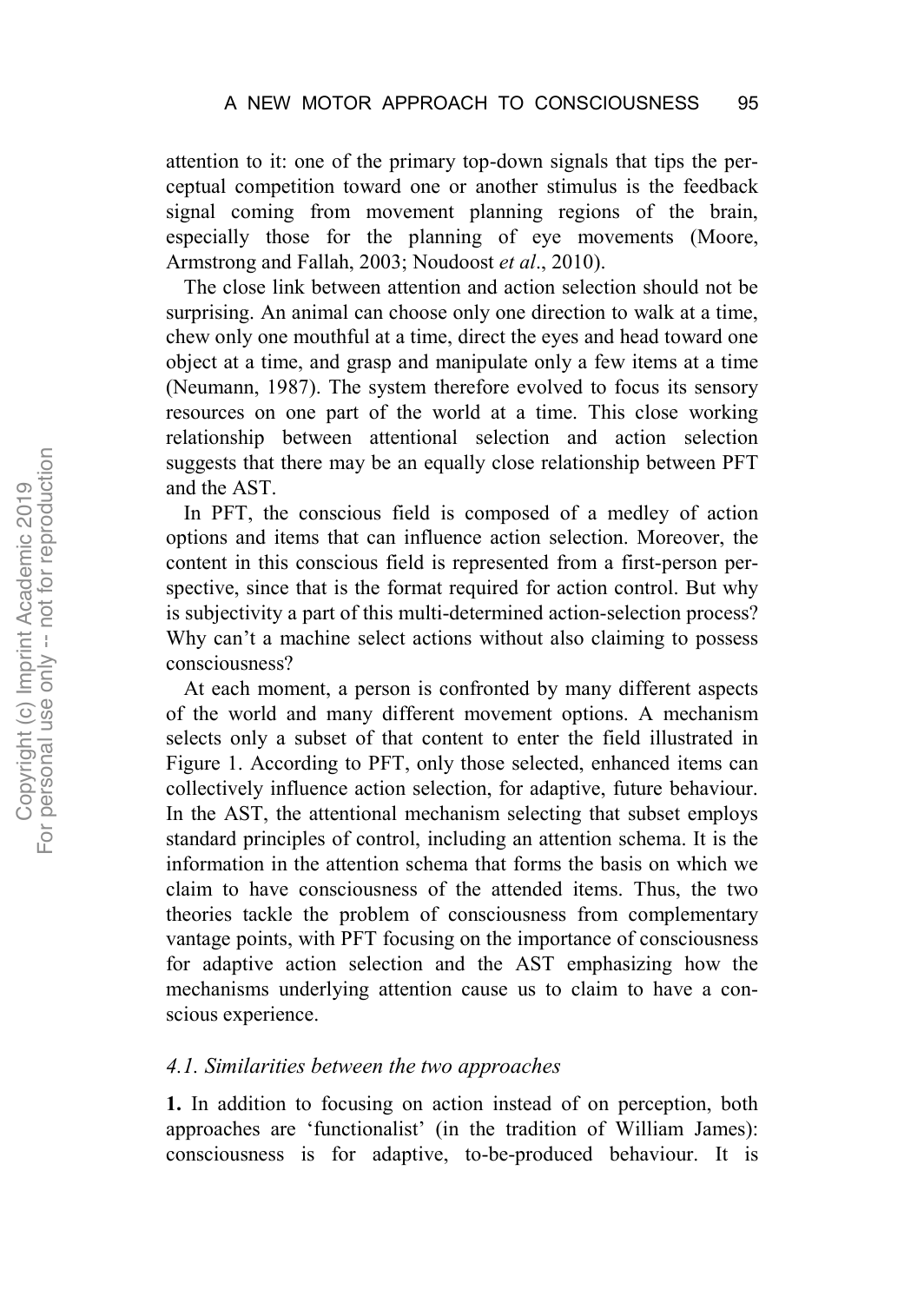concerned with immediate, to-be-produced actions. This view is in contrast to other accounts (e.g. Hommel, 2013; Masicampo and Baumeister, 2013; Prinz, 2012).

**2.** In both approaches, the conscious field represents a simplified and inaccurate model of the world, one in which, in line with functionalist approaches, adaptive action selection trumps representational accuracy. Hence,  $H_2O_2$  (hydrogen peroxide) does not, to one, taste like water  $(H<sub>2</sub>O)$  with just 'a little extra oxygen' but rather, because of its poisonous properties, it tastes like something that should be expelled from the mouth immediately. Here, the properties of the percept reflect not the way things are, but rather how one should respond to them. Moreover, the contents composing the attended field (e.g. the colour white) do not exist in the physical world; they are as contrived as the icons that, on a radar screen, represent a plane versus a cloud. As Lashley (1923) notes:

Quality is something unique, indescribable, except in terms of itself. Red is red, green is green. Neither is, by any stretch of the imagination, a form of ether vibration or chemical change in the brain… when by analysis the simplest qualities are reached, nothing more can be said of them save that they are in different, undefinable degrees diverse. They have no describable characters inherent in themselves; they are not analyzable into anything else. They exist by virtue of their indescribable differences and by virtue of nothing else discoverable by introspection. (pp. 252–3)

**3.** In both approaches, though consciousness is for adaptive behavioural control, the format of conscious representations is 'perceptual-like'. During the control of behaviour, for example, one is unconscious of the efference to the muscles that dictates which fibres should be activated at which time (Rosenbaum, 2002). Although one is unconscious of these complex programs, one is often aware of their proprioceptive and perceptual consequences, such as seeing the hand grasp a cup or hearing oneself utter 'hello'.

**4.** Both approaches emphasize that conscious processing is intimately linked to the physical limitations of action production. Because of the mechanical limitations of the skeletal muscle effector system, one can perform only one or a few actions at a time (Lashley, 1951; McFarland and Sibly, 1975; Sherrington, 1906). For example, one can utter only one word at a time (Wundt, 1900). Hence, there is the need for a mechanism that somehow prevents responding to all things (e.g. stimuli, urges, and memory-based information) and prioritizes responding to some things over other things (see Tsotsos, 2011).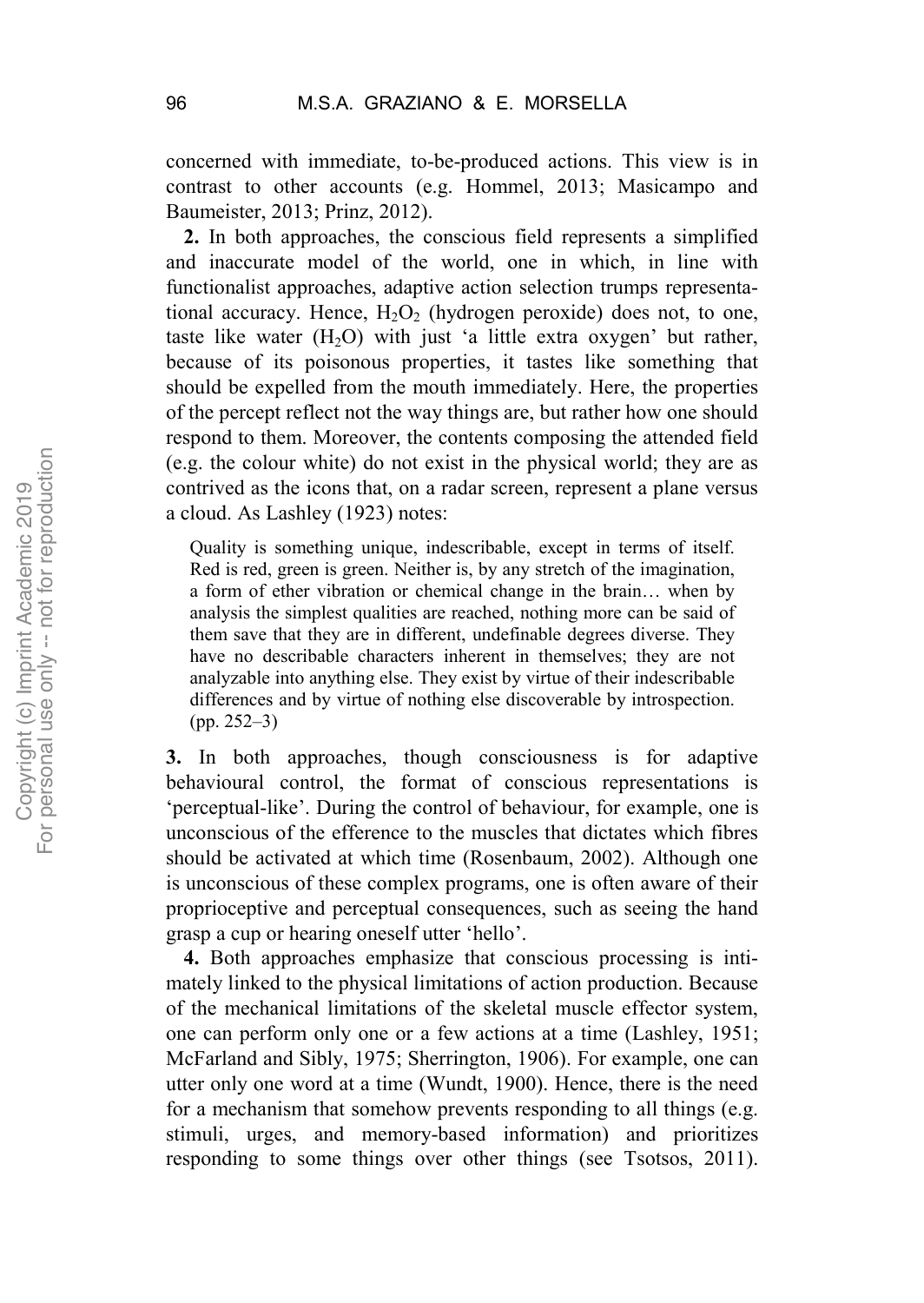According to Graziano (2013) and other theorists (Allport, 1989; Neumann, 1987), attention provides this essential function (Krauzlis *et al.*, 2014). Graziano (2013) goes on to reason that if attention itself needs to be controlled, then it is beneficial for there to be an internal model of it, which is the attention schema mentioned above. Second, Graziano reasons that if there is an attention schema, then one would claim to have awareness based on the information in that schema.

#### *4.2. Consciousness and the mental simulation of future actions*

The foregoing has implications for our understanding of the role of consciousness in the mental simulation of to-be-produced, anticipated action. For example, according to PFT, when one feels an urge to produce a certain action, this urge cannot be modulated or turned off at will. Moreover, PFT argues that such modulations would not be adaptive in the long term. Hence, in the model, inclinations regarding future behaviour, which can be construed as 'action options', can be behaviourally suppressed, but often they cannot be mentally suppressed (Bargh and Morsella, 2008). The unconscious systems triggering urges cannot (and should not) influence behaviour directly, but they influence the nature of consciousness. This accords well with the view that, for adaptive future action, it is best for urges to function, not as 'programs' that inflexibly and directly trigger action, but rather only as 'advice' for possible actions (Agre and Chapman, 1990; Morsella *et al.*, 2016).

From this standpoint, stimulus-elicited urges function much like the 'internalized reflexes' mentioned by Vygotsky (1962). These internalized reflexes can be co-opted to play an essential role in the mental simulation of future actions (Bargh and Morsella, 2008). Short of performing an action, one good way of learning the potential consequences of a course of action is to simulate the action. This has been long known to engineers. Today, there are robotics that, before responding to a stimulus, run simulations of the possible consequences of responding to the stimulus in one way versus another. One obvious value of simulation is that knowledge of the consequences of a given plan is learned without the risks of performing the actions. Similarly, according to the AST, the brain constructs an internal model, or representation, not only of behaviour, but also of a mental process attention. This 'attention schema' is used to help control attention, much like the 'body schema', the brain's internal simulation of the body, is used to help control the body and to guide future actions.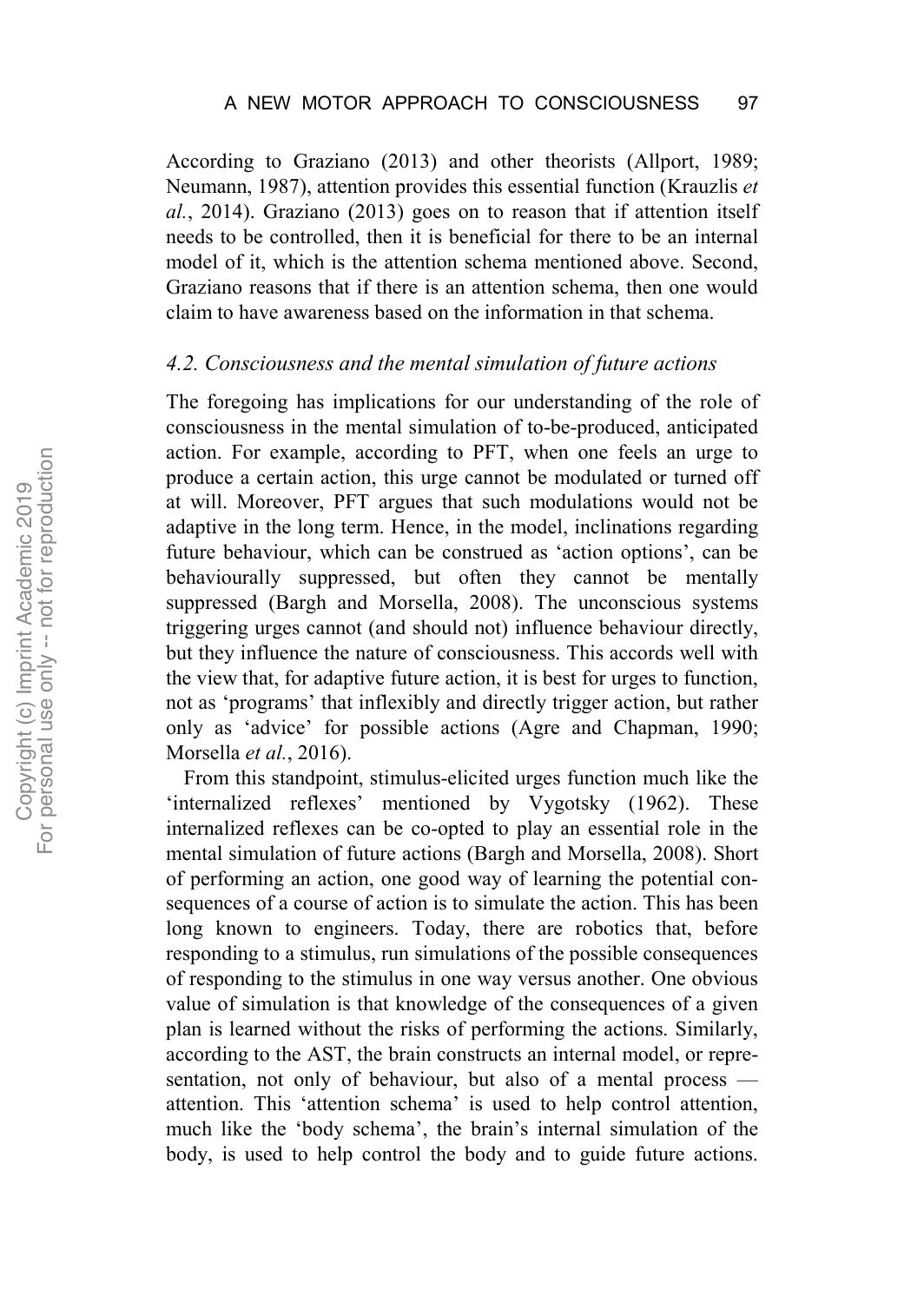From this standpoint, consciousness is the caricature of attention depicted by that internal model.

For such simulations about anticipated behaviours to be useful, they must be based to some extent on solid knowledge regarding both the consequences of an action and the actions by others (anticipated actions) that might follow one's action. In addition, such mental simulations require a separate process in which the *simulacra* (i.e. the products of simulation) are somehow evaluated. To take an example from Bargh and Morsella (2008), if an army general had no clue regarding what constitutes a favourable battle outcome, then there would be no use in simulating battle formations. The point is that simulation can construct simulacra, and these simulacra can be of high or low quality (depending in part on the knowledge on which they are built); however, simulation by itself cannot evaluate the simulacra. Such evaluation is challenging because it depends on taking into account a wide variety of considerations (e.g. physical or social consequences). Conveniently, most knowledge regarding what constitutes favourable or unfavourable outcomes is already available in the mental apparatus: it resides in the unconscious systems that, before the advent of suppression, controlled behaviour directly. These now 'smothered' agents, which produce urges and other behavioural inclinations, respond to simulacra as if they were responding to an actual external stimulus. The internalized reflexes provide the evaluative judgment or 'gut feelings' that mental simulations require. Hence, unconscious processes not only adapt us to the present situation but also influence the tracks we lay to guide our future behaviour. Importantly, the simulation concerns, not the simulation of future mental processes, but of future action.

## *4.3. The principle of atemporality*

According to PFT, a given combination of behavioural inclinations in the conscious field will always, in principle, yield the same outcome regarding action selection (Morsella *et al.*, 2016). This is the case regardless of whether the inclinations are triggered by external stimuli or through mental simulation (Bhangal *et al.*, 2016). From this standpoint, with all things being equal, the combination of inclinations *X*, *Y*, and *Z* will always yield the selection of action *Z* (or, more precisely, of 'operant' *Z*). Thus, one would *always* have a negative gut feeling about saying a funny statement at a serious event or about carrying a heavy vase on a freshly mopped floor. One would have these negative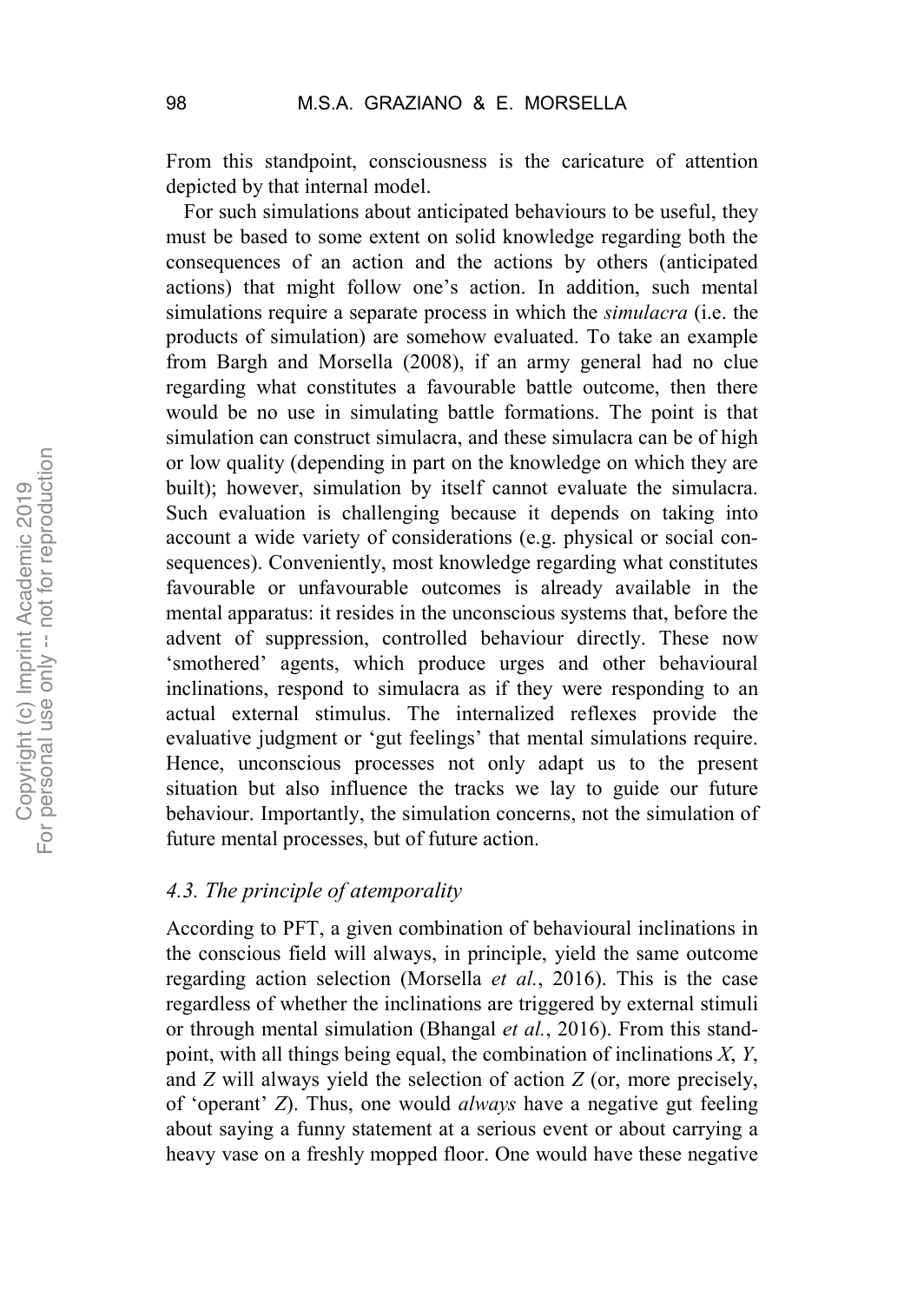feelings regardless of whether the acts were to be done in the next five minutes or long into the future. Hence, the same collection of inclinations will always yield the same judgment regarding action selection. This has been referred to as the *principle of atemporality* (Bhangal *et al*., 2016)*.* According to PFT, such an architecture arises because inclinations do not, in a sense, 'know' whether they are relevant to ongoing action or to the other contents composing the conscious field (see Dou, Walker and Morsella, this issue). It is important to note that, according to this principle, the same medley of conscious inclinations will always yield the same intrapsychic conflicts. These conflicts will arise regardless of whether these inclinations are activated by external stimuli, information in working memory (Hubbard *et al.*, 2013), or mental simulations of future, anticipated actions (Bhangal *et al.*, 2016).

Thorndike (1905) concludes, 'The function of thoughts and feelings is to influence actions… Thought aims at knowledge, but with the final aim of using the knowledge to guide action' (p. 111). In accord with Thorndike's conclusion, both the AST and PFT take movement control as a starting point, a relatively new perspective on the topic of consciousness. The two theories fit together as neatly as two lego blocks. At each moment, a person is confronted by many different aspects of the world. An attentional mechanism selects a subset of that content. Those selected, enhanced items can collectively influence action selection. That is the PFT part of the process. The attentional mechanism uses standard principles of control, and therefore it includes an attention schema. The information in that attention schema forms the basis on which we claim to have consciousness of the attended items. That is the AST part of the process. The two theories complement each other: PFT emphasizing the importance of action selection for consciousness and the AST emphasizing how the mechanisms underlying attention cause us to claim to have a conscious experience.

Whether either theory is correct, of course, remains an empirical question. The lesson here is that the theories, as contrasting as they may initially seem, should not be viewed as rivals. They can potentially fit together to offer a deeper understanding.

Many alternative theories of consciousness have been proposed. For example, other theoretical approaches have posited that the integration associated with consciousness is for high-level semantic processes (e.g. Thagard and Stewart, 2014). In other accounts, consciousness is not for intra-organismic processes, but for high-level, sociocultural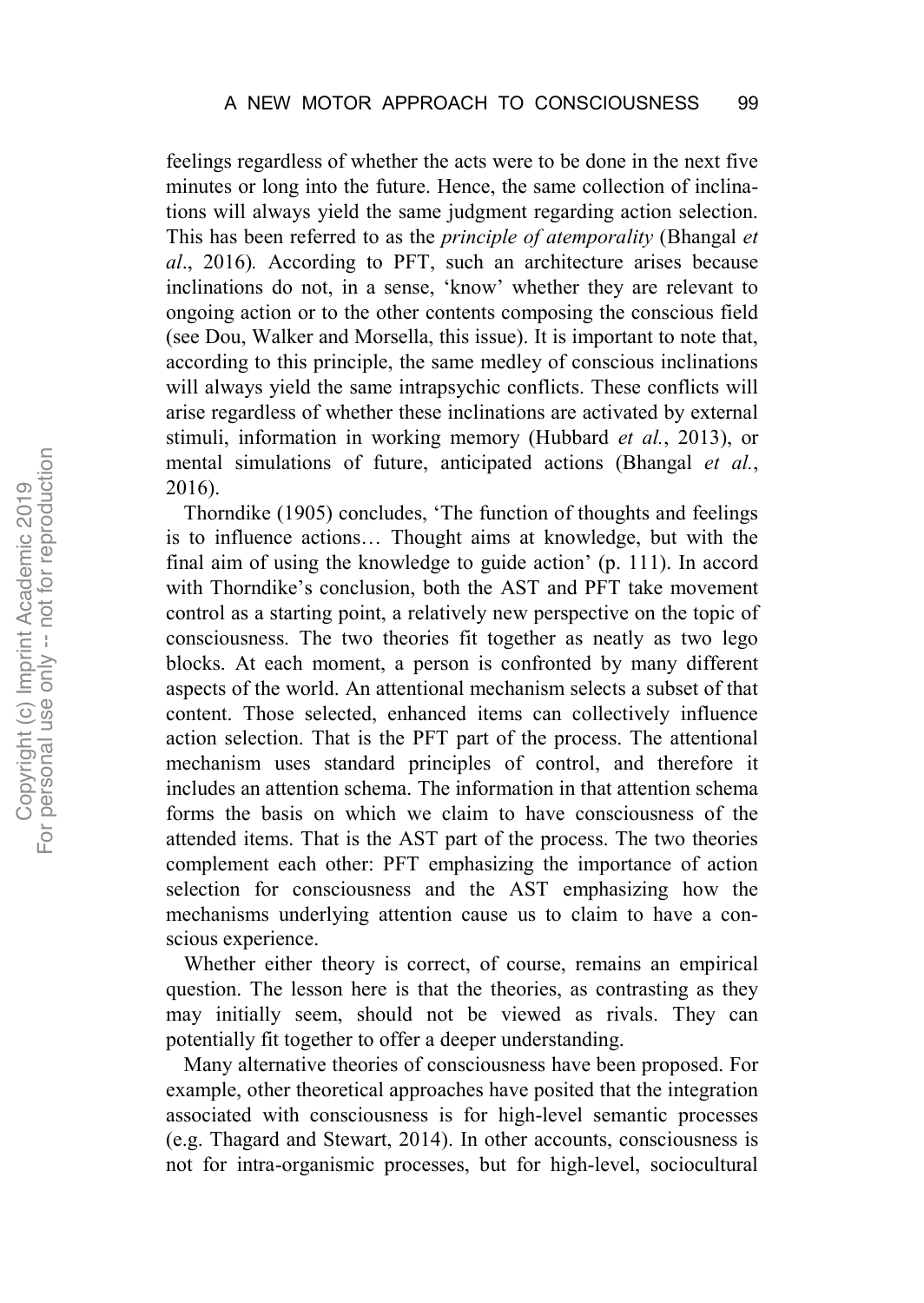interactions (Banks, 1995; Carlson, 1994; Frith, 2010; Macphail, 1998; Prinz, 2012). Some have hypothesized that consciousness serves no function in action control (Hommel, 2013; Koch, 2014; Masicampo and Baumeister, 2013; see also Jackson, 1986; Kinsbourne, 1996; 2000; Pinker, 1997).

Typically proponents of each theory erect defences for the home theory and counter-arguments for the competing theories. Some of these competing theories, however, might have commonalities. When explored in sufficient depth, they may turn out to connect at a deeper level. We offer this review as an example of how disparate theories of consciousness, seemingly in competition with each other, can turn out to complement each other.

### **List of Recommended Readings**

Goodale, M. & Milner, D. (2004) *Sight Unseen: An Exploration of Conscious and Unconscious Vision*, New York: Oxford University Press.

- Gray, J. (2004) *Consciousness: Creeping Up on the Hard Problem*, New York: Oxford University Press.
- Graziano, M.S.A. (2013) *Consciousness and the Social Brain*, New York: Oxford University Press.
- Hommel, B. (2013) Dancing in the dark: No role for consciousness in action control, *Frontiers in Psychology*, **4**, art. 380.
- Koch, C. (2004) *The Quest for Consciousness: A Neurobiological Approach*, Englewood, CO: Roberts & Company.

#### **References**

- Agre, P.E. & Chapman, D. (1990) What are plans for?, *Robotics and Autonomous Systems*, **6**, pp. 17–24.
- Allport, D.A. (1989) Visual attention, in Posner, M.I. (ed.) *Foundations of Cognitive Science*, vol. 2, pp. 631–682, Cambridge, MA: MIT Press.
- Baars, B.J. (1988) *A Cognitive Theory of Consciousness*, New York: Cambridge University Press.
- Baars, B.J. (2002) The conscious access hypothesis: Origins and recent evidence, *Trends in Cognitive Sciences*, **6**, pp. 47–52.
- Banks, W.P. (1995) Evidence for consciousness, *Consciousness and Cognition*, **4**, pp. 270–272.
- Bargh, J.A. & Morsella, E. (2008) The unconscious mind, *Perspectives on Psychological Science*, **3**, pp. 73–79.

Beck, D.M. & Kastner, S. (2009) Top-down and bottom-up mechanisms in biasing competition in the human brain, *Vision Research*, **49**, pp. 1154–1165.

Bhangal, S., Cho, H., Geisler, M.W. & Morsella, E. (2016) The prospective nature of voluntary action: Insights from the reflexive imagery task, *Review of General Psychology*, **20**, pp. 101–117.

Block, N. (1995) On a confusion about a function of consciousness, *Behavioral and Brain Sciences*, **18**, pp. 227–287.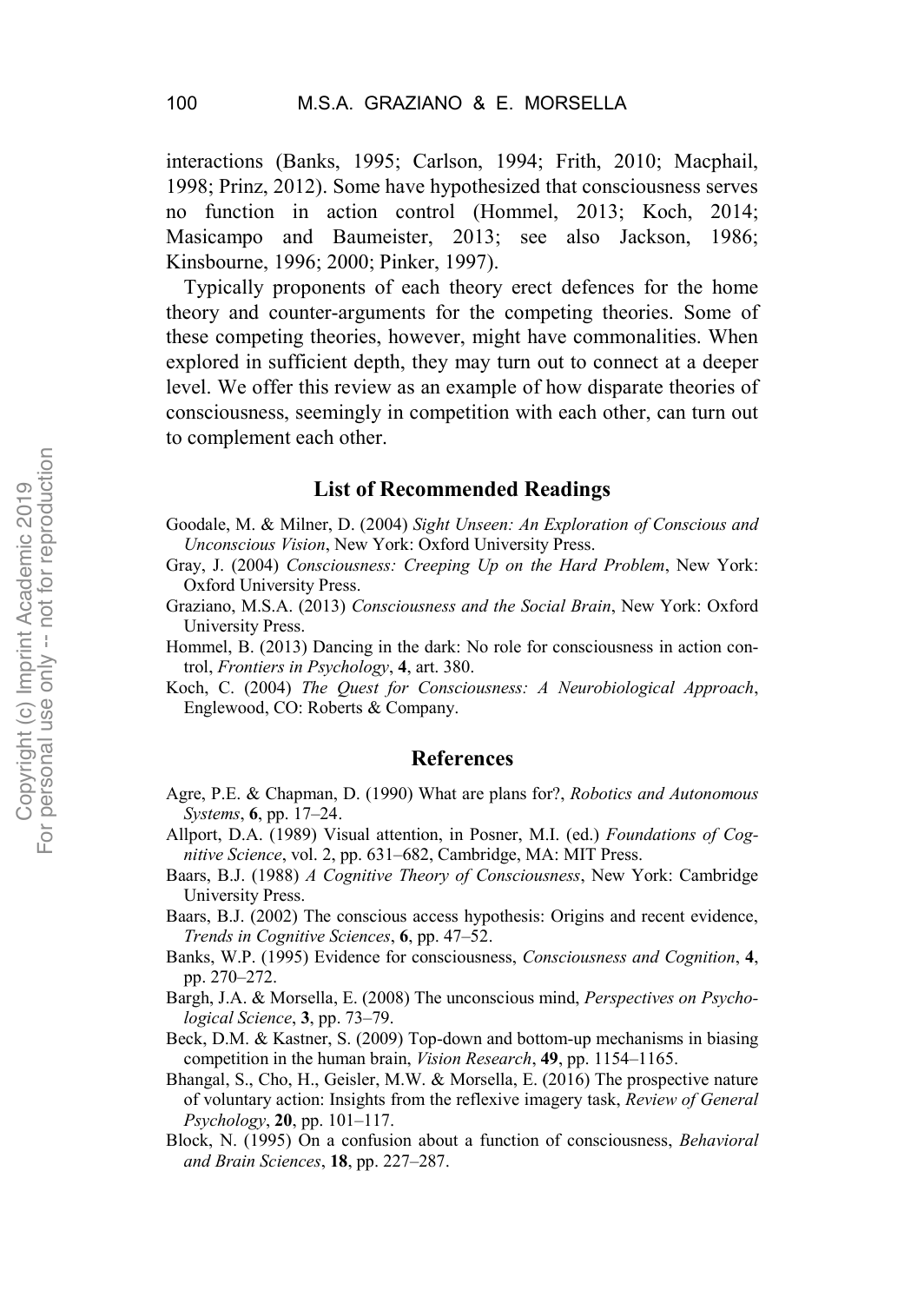- Camacho, E.F. & Bordons Alba, C. (2004) *Model Predictive Control*, New York: Springer.
- Carlson, N.R. (1994) *Physiology of Behavior*, Needham Heights, MA: Allyn and Bacon.
- Dehaene, S. (2014) *Consciousness and the Brain*, New York: Viking Press.
- Desimone, R. & Duncan, J. (1995) Neural mechanisms of selective visual attention, *Annual Review of Neurosciences*, **18,** pp. 193–222.
- Dou, W., Walker, E.B. & Morsella, E. (this issue) The prospective nature of involuntary entry into consciousness, *Journal of Consciousness Studies*, **27** (3– 4).
- Festinger, L., Ono, H., Burnham, C.A. & Bamber, D. (1967) Efference and the conscious experience of perception, *Journal of Experimental Psychology Monograph*, **74**, pp. 1–36.
- Freeman, W.J. (2004) William James on consciousness, revisited, *Chaos and Complexity Letters*, **1**, pp. 17–42.
- Frith, C.D. (2010) What is consciousness for?, *Pragmatics & Cognition*, **18** (3), pp. 497–551.
- Goodale, M. & Milner, D. (2004) *Sight Unseen: An Exploration of Conscious and Unconscious Vision*, New York: Oxford University Press.
- Gray, J.A. (2004) *Consciousness: Creeping Up on the Hard Problem*, New York: Oxford University Press.
- Graziano, M.S.A. (2013) *Consciousness and the Social Brain*, New York: Oxford University Press.
- Graziano, M.S.A. & Botvinick, M.M. (2002) How the brain represents the body: Insights from neurophysiology and psychology, in Prinz, W. & Hommel, B. (eds.) *Common Mechanisms in Perception and Action: Attention and Performance XIX*, pp. 136–157, New York: Oxford University Press.
- Hebb, D.O. (1968) Concerning imagery, *Psychological Review*, **75**, pp. 466–477.
- Held, R. & Rekosh, J. (1963) Motor-sensory feedback and the geometry of visual space, *Science*, **141**, pp. 722–723.
- Hommel, B. (2013) Dancing in the dark: No role for consciousness in action control, *Frontiers in Psychology*, **4**, art. 380.
- Hubbard, J., Rigby, T., Godwin, C.A., Gazzaley, A. & Morsella, E. (2013) Representations in working memory yield interference effects found with externallytriggered representations, *Acta Psychologica*, **142**, pp. 127–135.
- Jackson, F. (1986) What Mary didn't know, *The Journal of Philosophy*, **83**, pp. 291–295.
- Kinsbourne, M. (1996) What qualifies a representation for a role in consciousness?, in Cohen, J.D. & Schooler, J.W. (eds.) *Scientific Approaches to Consciousness*, pp. 335–355, Hillsdale, NJ: Erlbaum.
- Kinsbourne, M. (2000) How is consciousness expressed in the cerebral activation manifold?, *Brain and Mind*, **2**, pp. 265–274.
- Koch, C. (2014) *Consciousness: Colloquium Delivered at the Redwood Center for Theoretical Neuroscience*, 2 December 2014, University of California, USA.
- Koch, C., Massimini, M., Boly, M. & Tononi, G. (2016) Neural correlates of consciousness: Progress and problems, *Nature Reviews Neuroscience*, **17**, pp. 307– 321.
- Köhler, W. (1947) *Gestalt Psychology: An Introduction to New Concepts in Modern Psychology*, New York: Liveright.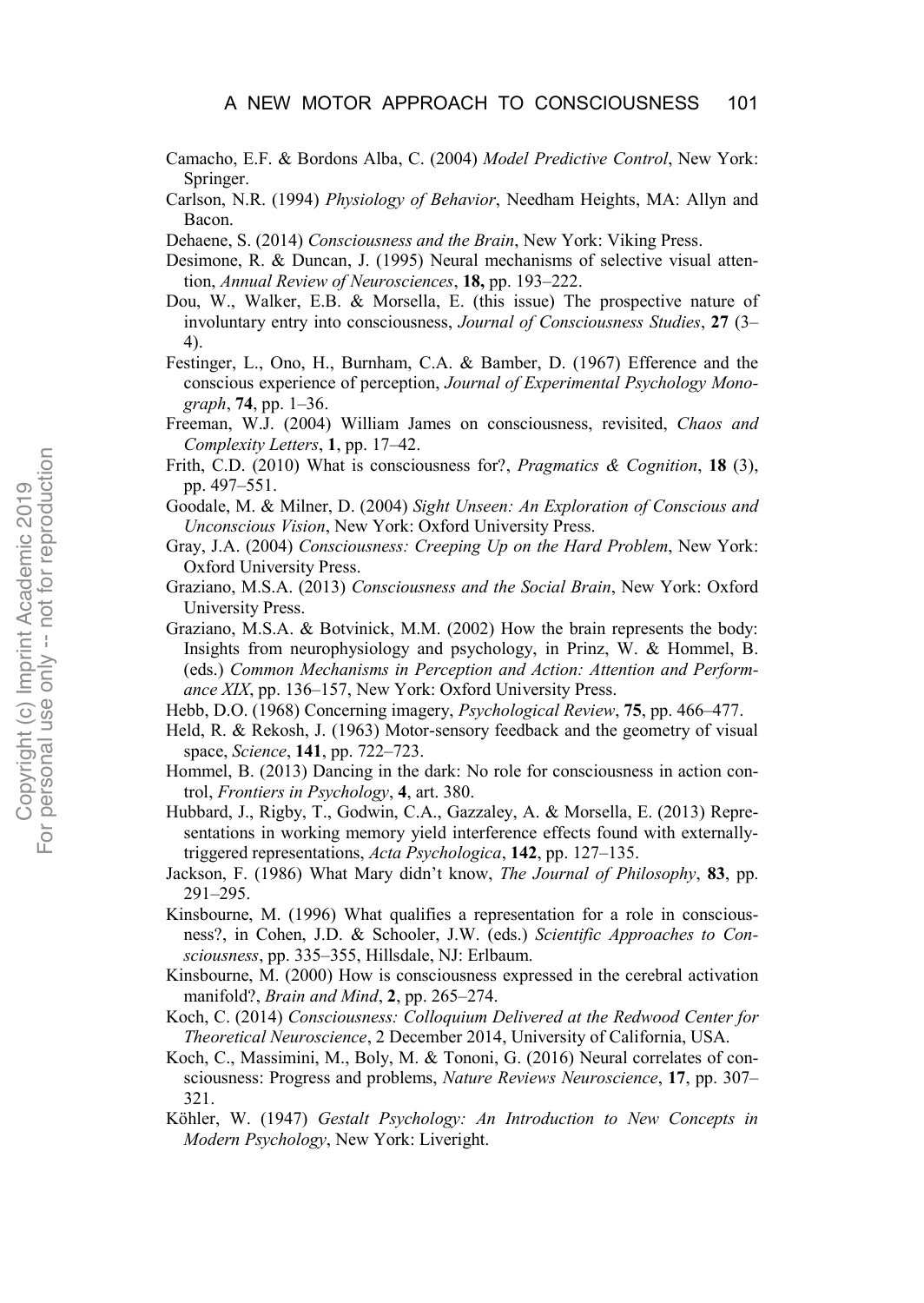- Krauzlis, R.J., Bollimunta, A., Arcizet, F. & Wang, L. (2014). Attention as an effect not a cause, *Trends in Cognitive Sciences*, **18**, pp. 457–464.
- Lashley, K.S. (1923) The behavioristic interpretation of consciousness, *Psychological Bulletin*, **30**, pp. 237–272 (Part 1), 329–353 (Part 2).
- Lashley, K.S. (1951) The problem of serial order in behavior, in Jeffress, L.A. (ed.) *Cerebral Mechanisms in Behavior: The Hixon Symposium*, pp. 112–146, New York: Wiley.
- Lau, H. & Rosenthal, D. (2011) Empirical support for higher-order theories of consciousness, *Trends in Cognitive Sciences*, **15**, pp. 365–373.
- Macphail, E.M. (1998) *The Evolution of Consciousness*, New York: Oxford University Press.
- Masicampo, E.J. & Baumeister, R.F. (2013) Conscious thought does not guide moment-to-moment actions — it serves social and cultural functions, *Frontiers in Psycholology*, **4**, art. 478.
- McFarland, D.J. & Sibly, R.M. (1975) The behavioural final common path, *Philosophical Transactions of the Royal Society (London)*, **270**, pp. 265–293.
- McGuigan, F.J. (1966) *Thinking: Studies of Covert Language Processes*, New York: Appleton-Century-Crofts.
- Merker, B. (2007) Consciousness without a cerebral cortex: A challenge for neuroscience and medicine, *Behavioral and Brain Sciences*, **30**, pp. 63–134.
- Merker, B. (2013) The efference cascade, consciousness, and its self: Naturalizing the first person pivot of action control, *Frontiers in Psycholology*, **4**, pp. 1–20.
- Moore, T., Armstrong, K.M. & Fallah, M. (2003) Visuomotor origins of covert spatial attention, *Neuron*, **40**, pp. 671–683.
- Morsella, E. (2005) The function of phenomenal states: Supramodular interaction theory, *Psychological Review*, **112**, pp. 1000–1021.
- Morsella, E., Godwin, C.A., Jantz, T.J., Krieger, S.C. & Gazzaley, A. (2016) Homing in on consciousness in the nervous system: An action-based synthesis, *Behavioral and Brain Sciences*, **39**, pp. 1–17.
- Münsterberg, H. (1891) Über Aufgaben und Methoden der Psychologie, *Schriften der Gesellschaft für psychologische Forsschung*, **1**, pp. 93–272.
- Nagel, T. (1974) What is it like to be a bat?, *Philosophical Review*, **83**, pp. 435– 450.
- Neumann, O. (1987) Beyond capacity: A functional view of attention, in Heuer, H. & Sanders, A.F. (eds.) *Perspectives on Perception and Action*, pp. 361–394, Hillsdale, NJ: Lawrence Erlbaum.
- Newman, J. & Baars, B.J. (1993) A neural attentional model for access to consciousness: A global workspace perspective, *Concepts in Neuroscience*, **4**, pp. 255–290.
- Noudoost, B., Chang, M.H., Steinmetz, N.A. & Moore, T. (2010) Top-down control of visual attention, *Current Opinions in Neurobiology*, **20**, pp. 183–190.
- Oizumi, M., Albantakis, L. & Tononi, G. (2014) From the phenomenology to the mechanisms of consciousness: Integrated information theory 3.0, *PLoS Computational Biology*, **10**, e1003588.
- O'Regan, J.K. & Noë, A. (2001) A sensorimotor account of vision and visual consciousness, *Behavioral and Brain Sciences*, **24**, pp. 883–917.
- Pinker, S. (1997) *How the Mind Works*, New York: Norton.
- Prinz, W. (2012) *Open Minds: The Social Making of Agency and Intentionality*, Cambridge, MA: MIT Press.